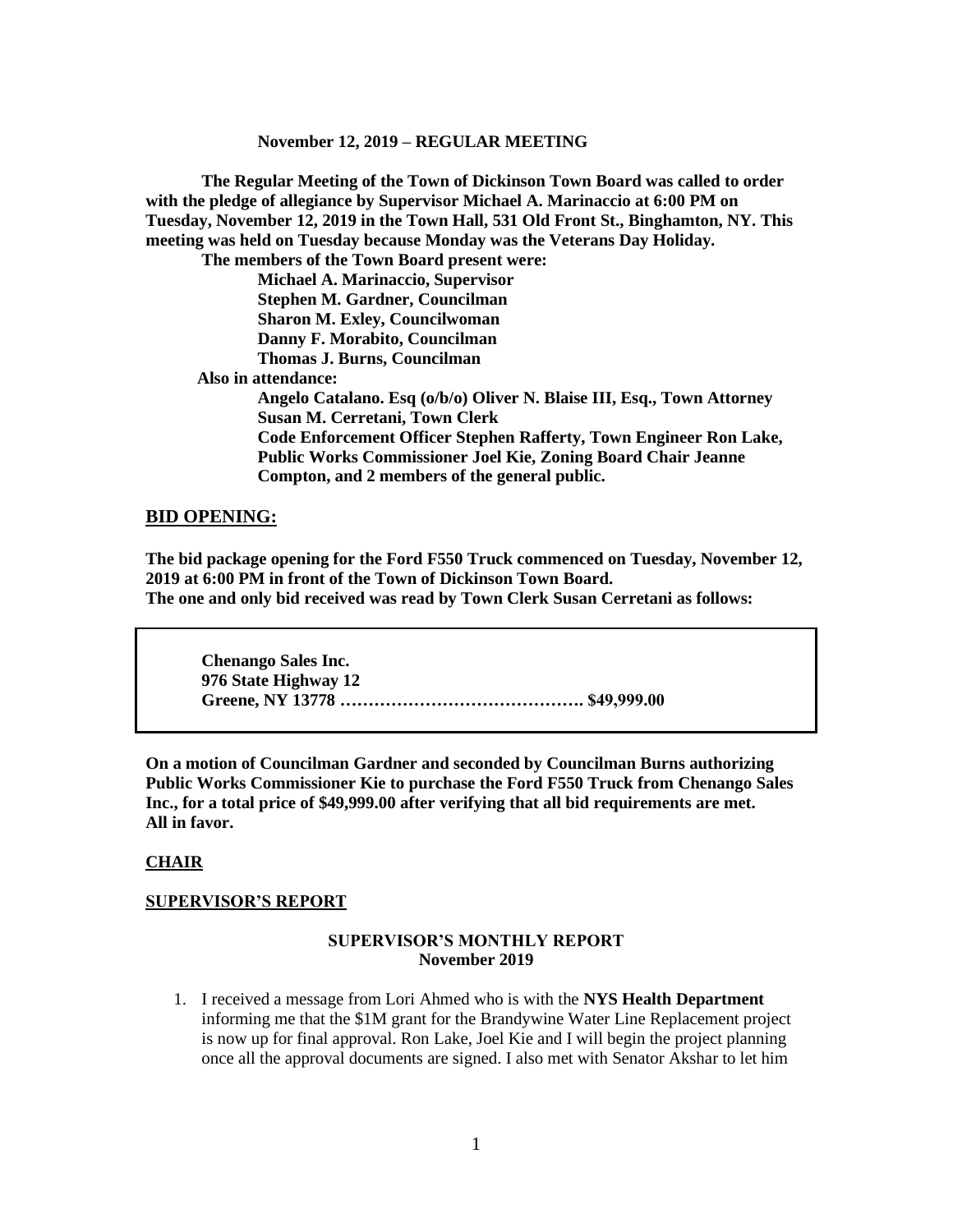#### **SUPERVISOR'S REPORT CONTINUED**

know about the approval and he will make sure that the grant will be re-appropriated for the State 2020 Budget year.

**FROM NYS HEALTH:** I just wanted to let you know that I have finished entering contract C34442GG into the Grants Gateway and have sent it to the Town for signature. For the Town to sign the contract in the Grants Gateway, someone at the Town will need to have the following role: "Grantee Contract Signatory." Currently both you and Beverly Wike have the "Grantee Delegated Administrator" role. This role will allow you to assign the Grantee Contract Signatory role to someone, including yourself. I am attaching a Grants Gateway Vendor Manual for your reference. You will need to follow the steps on page 20 under the heading "2.2 Create User Accounts."

- 2. I received a letter from Kathy Groover asking that the Town Board allow a lighted flagpole and plaque to be erected somewhere in the Sunrise Terrace park area and will be paid for with donated funds from the children of Lillian and Albert Vanek, longtime residents of Sunrise Terrace. The funds are held in trust with the **Sunrise Terrace Association.**
- 3. I received a call from the **NYS Department of Transportation Regional Director**, and he has agreed to conduct a meeting for the purpose of discussion on an alternate passage out of **Sunrise Terrace** in the event of evacuation notice. The meeting will take place on Thursday, Nov. 21, 10 AM, at the **NYSDO**T offices in the **State Office Building**. Besides representatives from **NYSDOT**, Sheriff Harder, a representative from **Broome County Emergency Services**, Public Works Commissioner Kie and I will be in attendance. I am hoping that someone from the **New York State Police** will also attend as well as from our local fire departments.
- 4. I reviewed the monthly **NBT** credit card Statement and no concerns were noted.
- 5. As a reminder, the projected completion date for the **Prospect Mountain Highway Project** is October 2020. A punch list will then take place to assure all aspects of the project are complete and meet the specs of the contract.
- 6. As a reminder, Joel Kie, Ron Lake and I are developing an informal plan of steps that we will need to take prior to the demolition of the **Sunrise Terrace Community Center**. I have also reached out to Kathy Groover who represents the **STA** to see if there is anything in the building that they would like to preserve. I have forwarded a list to the Board and the Town Attorney for their review.
- 7. At their request, I was interviewed by telephone by a representative of **STEM**, which stands for Science, Technology, Engineering and Math. It was an interesting interview which covered educational opportunities and needs not only in Broome County but throughout the country. **STEM** advocates a blended learning environment and showing students how the scientific method can be applied to everyday life. It teaches students computational thinking and focuses on the real-world applications of problem solving.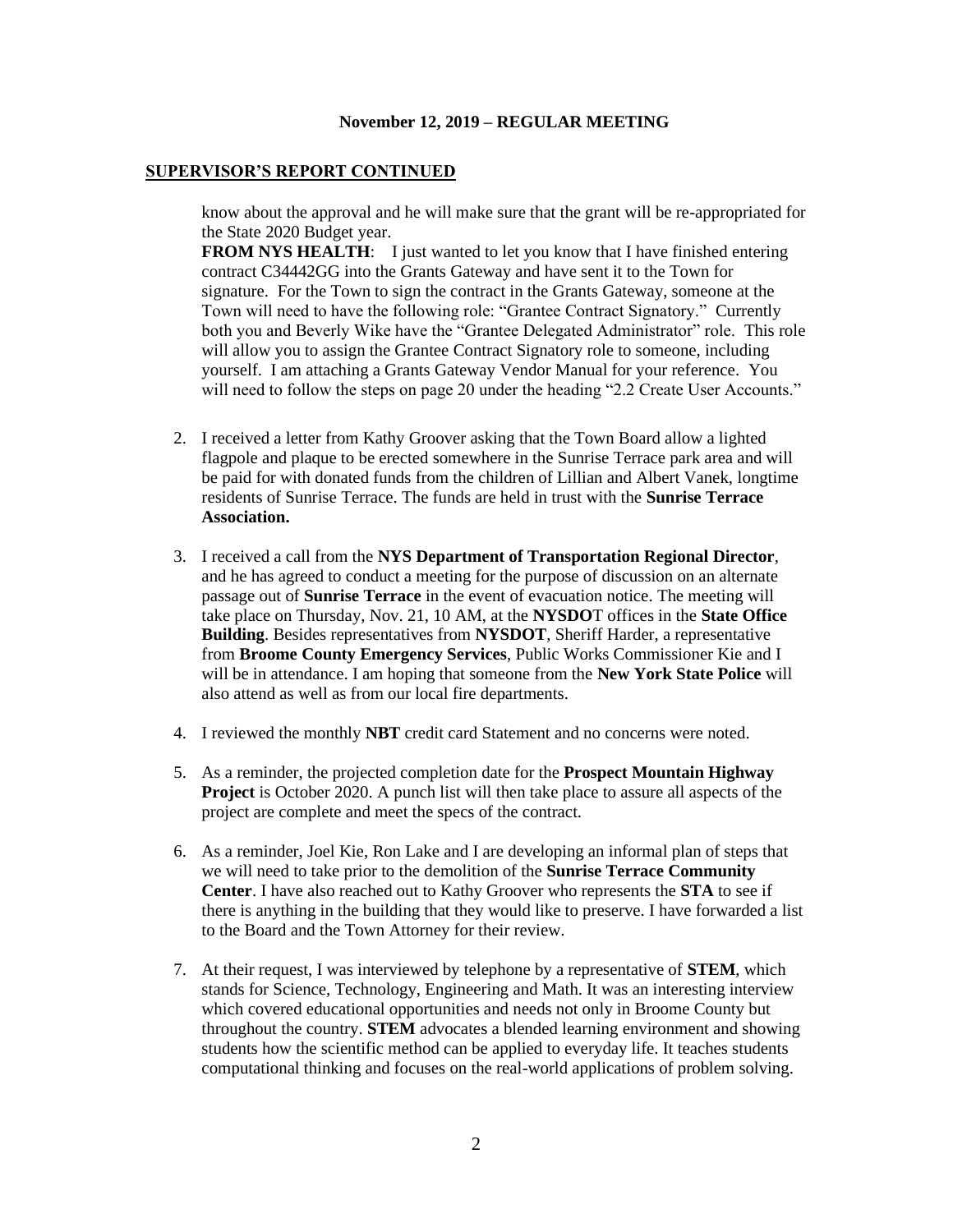#### **SUPERVISOR'S REPORT CONTINUED**

- 8. On Wednesday, November 6, a group of town officials and Kyle from the **Greater Binghamton Chamber** met with representatives from **NYSEG**, **NYSERDA** and **Dimension** in Ithaca to discuss the **Battery Energy Storage Project** being considered in our Town. We also toured 3 sites where **Battery Storage Projects** are now in place in the Ithaca area so that we have a better idea of how these projects work and look. Sites that we visited were **Cornell Lab of Ornithology, Circuit Deployed** and **Dairy One Laboratory.**
- 9. I have an abbreviated copy of the **SUNY Broome Annual Report**: Total enrollment: 14,113, Total Credit Enrollment: 7113, Number of Communities Served: 490, Community Events Held on Campus: 150, Recent Industry Partnerships: 30, Total College Budget: \$57,668,000 Total College Employees: 1225
- 10. The next **Broome County Association of Towns & Villages** will be held on Thursday, Nov. 21, starting at 6:30 PM at the **My Uncles Place Restaurant**. Joel Kie is our guest speaker.

#### **Code Violations Report**:

62 Sowden St., large amounts of garbage bags along the side of the house, mattresses stored behind guard rail. This same address was sited again after inspection. Property not maintained in a safe and sanitary condition. Front steps with loose treads, no handrail on cellar steps, no approved containers for rubbish, plumbing system not maintained, sink leaks into basement, electrical cover on panel laying on floor, cellar bottom step not secured.

## **Dog Control Reports:**

The October Dog Control Officer's report has been submitted for Port Dickinson and the Town of Dickinson: Owner was bitten by his own dog, a 220 lb. bull Mastiff/Kane Korso mix. Owner needed medical attention. The caller the Port Dickinson Police Department wanted the dog removed from the owner's property. The law states that we cannot remove a dog from its owner without a court order, we cannot ticket an owner for an act that happened against him on his own property by his own dog. The dog was secured in an enclosed porch and the owner went for medical attention.

A second report was made on the same day of the bite incident that the dog escaped the enclosed porch and was now running lose. Our officer was able to capture the dog and transported it to the shelter. This dog was very aggressive and bent the catch pole by biting it.

In the Town of Dickinson, we had a report of a stray dog running lose near the Town Hall.

## **NYSEG Warning Letter:**

I did not receive any discontinuation of service letters from **NYSEG.**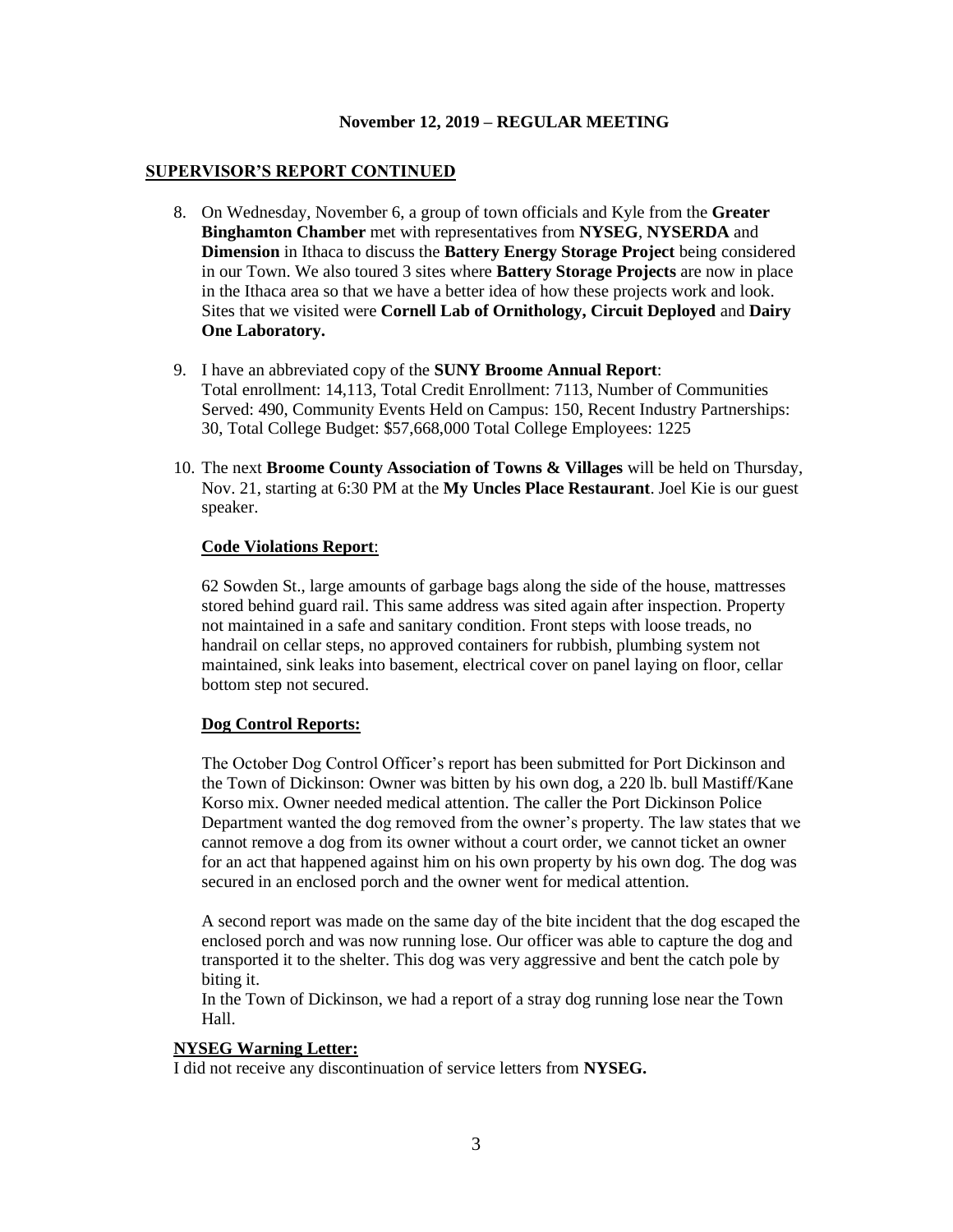#### **SUPERVISOR'S REPORT CONTINUED**

**Next Meeting:** Next Board meeting will be on Monday, December 2, Work Session, 5:30 PM.

\$60,000 received from the Binghamton Sewage Plant

- \$26,200 received from the County for the Traffic Diversion Program
- \$14,345 received for inmate housing from other jurisdictions

# **Sunrise Terrace Building Plans**

- 1. Storage shed has been purchased for storing various items from the building and is on site near the basketball court
- 2. The metal chairs that are stored in the basement will be discarded during the demolition
- 3. The BBQ grill will be saved
- 4. The refrigerator in the basement will be discarded
- 5. The tables and chairs in the main floor will be placed in storage
- 6. 2 gas ovens and a refrigerator as well as a microwave in the kitchen will be either sold or donated to a non-profit organization.
- 7. Most of the items stored in the kitchen cupboards will be discarded.
- 8. NYSEG will be contacted to do the disconnects prior to demolition
- 9. A Request for Proposals for Demolition will be posted in the newspaper The building will be treated as containing asbestos and we will request a waiver from the Dept. of Labor as well as notifying them of the demolition.
- 10. We will try to donate or sell the HVAC/Furnace
- 11. The property will be graded once the demolition is complete.
- 12. We will plant additional trees or shrubs to create from Old Front St.
- 13. Develop a committee of residents from all points of our town to discuss future use of the property. Report to the Town Board on any progress or ideas and suggestions made by the committee for board consideration.
- 14. Seek additional grants to offset any costs incurred for any development relating to a community center, park, etc.

Having heard Supervisor Marinaccio's plan for the surplus items in the Sunrise Terrace Community Center building, Attorney Catalano advised the board that we would not be able to donate the items. He stated that we would have to sell the items at fair market value - even if only for a dollar. Attorney Catalano mentioned there is a **State Surplus** site on **EBAY** that we could use to sell the items. We could stipulate that the items would have to be picked up and the items would not have any warranties.

## **PUBLIC COMMENTS**

A Town of Dickinson resident expressed his thanks and appreciation for the hard work involved in obtaining the million-dollar grant, which subsequentially relieves the town residents from increases in taxes.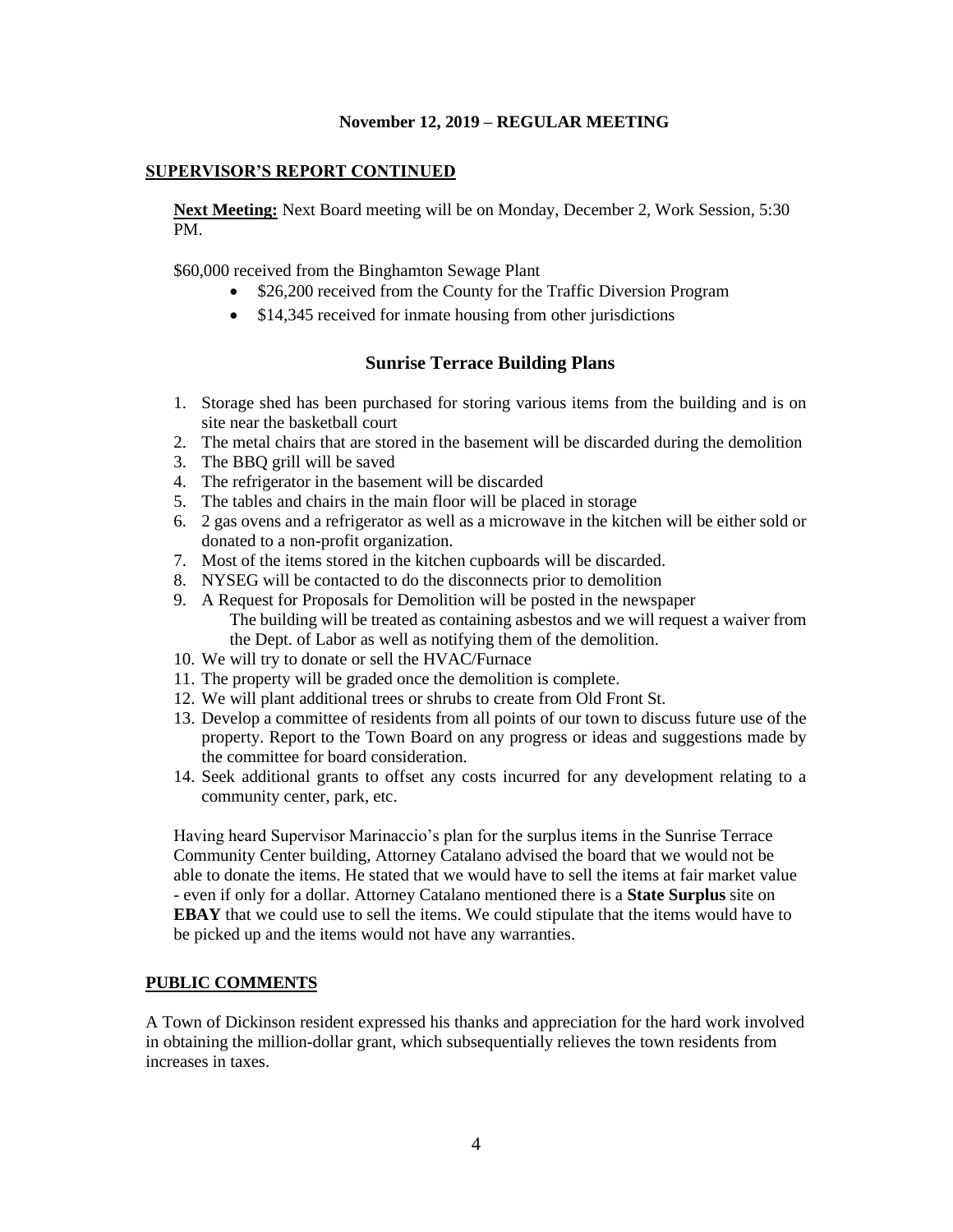# **COMMITTEE REPORTS**

# • **PUBLIC WORKS**

- o Ford F550 Truck bid
- o Street sweeper demonstration
- o Ferndale Drive paved Councilman Morabito passed on thanks and positive feedback received from residents for a job well done.
- o **BAGSAI** water bill of approximately \$10,000 due to a broken water line. The County has agreed to pay the bill.
- o County is considering adding lighting at the **BAGSAI** softball fields

# • **FINANCE**

# o **SUPERVISOR MONTHLY REPORT**

Councilman Morabito made a motion to accept the **September 2019 Supervisor monthly report** seconded by Councilman Gardner. All in favor.

o **TOWN CLERK MONTHLY FINANCIAL REPORT**

Councilman Morabito made a motion to accept the **October 2019 Monthly Financial Report** for the **Town Clerk** in the amount of **\$1,424.40** seconded by Councilwoman Exley. All in favor.

# o **TOWN COURT MONTHLY FINANCIAL REPORT**

Councilman Morabito made a motion to accept the Financial Report(s) for the **Town of Dickinson Court** for the month of September 2019 in the amount of **\$43,526.** On a motion of Councilman Morabito and seconded by Councilwoman Exley. State: \$34,787.00 County: \$440.00 Town: \$8,275.00 Other: \$24.00 All in favor.

# • **ABSTRACTS FOR APPROVAL**

On Motion from Councilman Morabito, seconded by Councilman Gardner to approve **abstract # 11**, dated **November 12, 2019** in the amount of **\$326,096.70.**

Vote Ayes- 5, Nays-0, Absent-0.

Supervisor Marinaccio voting Aye Councilman Gardner voting Aye Councilwoman Exley voting Aye Councilman Morabito voting Aye Councilman Burns Aye

Unanimously passed and noted as duly adopted.

## **Abstract Summary of Audited Vouchers for Funds respectively in the amount(s) of \$326,096.70.**

**Voucher #11 for November 12, 2019 year in the amount of \$326,096.70:** 

| <b>General Fund</b>          | \$109,358.62 |
|------------------------------|--------------|
| <b>Part Town</b>             | \$3,500.00   |
| <b>Highway</b>               | \$111,205.73 |
| <b>Fire districts</b>        | \$0.00       |
| <b>Light Districts</b>       | \$4,073.38   |
| <b>Sewer Operating Dist.</b> | \$23,149.29  |
| <b>Water Operating Dist.</b> | \$74,809.68  |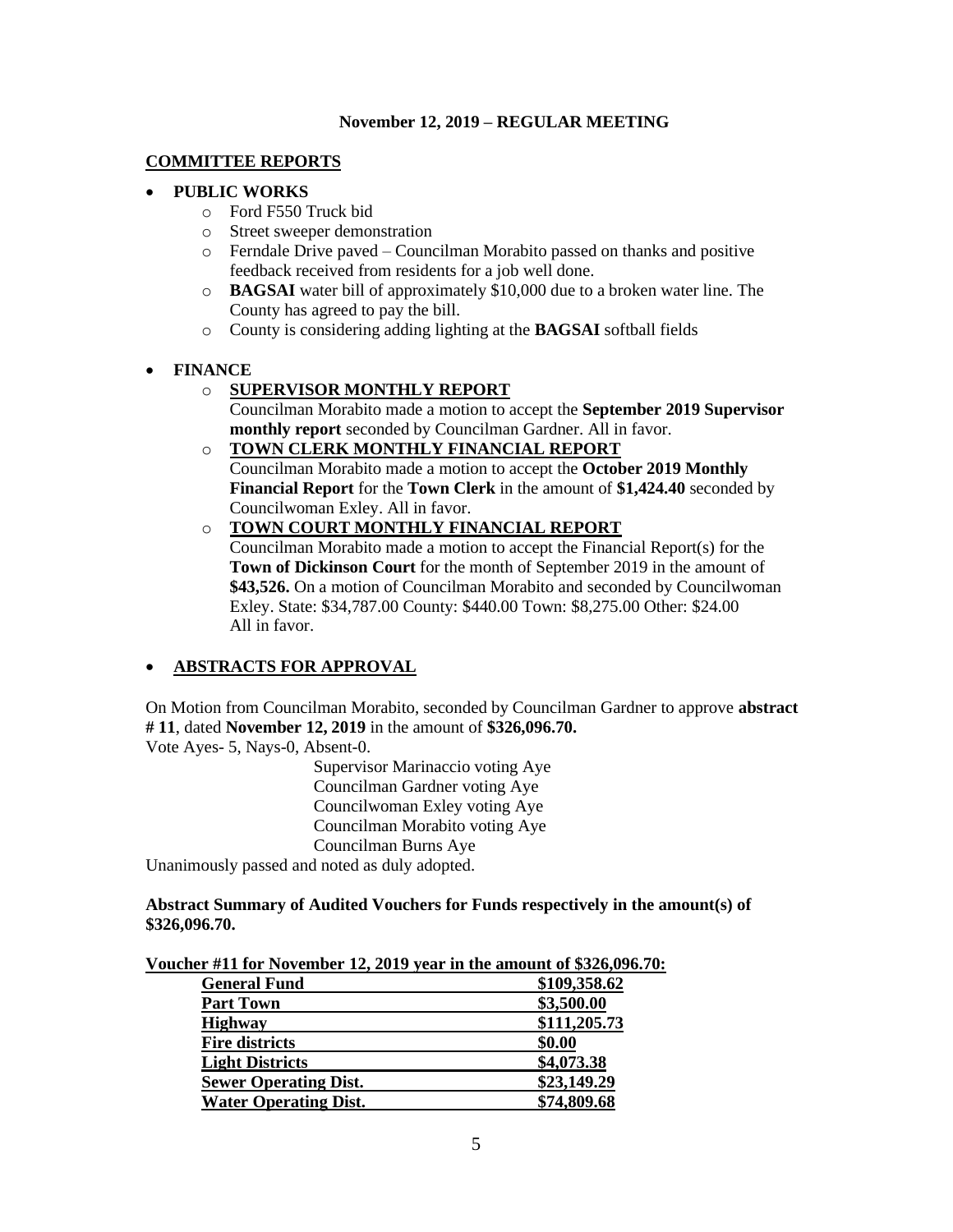#### • **PERSONNEL**

o Councilwomen Exley reported that the recently hired court clerk is no longer working for the court.

o

## • **PLANNING**

o Nothing to report at this time.

## **APPROVAL OF MINUTES**

On a motion by Councilwoman Exley seconded by Councilman Gardner to approve the **Work Session and Regular Meeting Minutes of October 7, 2019 and October 14, 2019**. All in favor.

Vote-5 Ayes, Nays-0, Absent-0.

## **ATTORNEY**

#### **RESOLUTION ADOPTING 2020 BUDGET**

Attorney Catalano stated that a Public Hearing was held at last week's work session regarding the **2020 Budget**.

#### **RESOLUTION 2019-31**

The following Resolution was offered by Councilman Morabito, who moved its adoption, seconded by Councilman Burns to wit:

BE IT RESOLVED, by the Town Board of the Town of Dickinson, Broome County, New York as follows:

## **RESOLUTION: ADOPTING THE 2020 BUDGET**

The question of adoption of the foregoing Resolution was duly put to a vote on roll call which resulted as follows: All in favor. Vote Ayes –5, Nays – 0, Absent-0.

> Supervisor Marinaccio voting Aye Councilman Gardner voting Aye Councilwoman Exley voting Aye Councilman Morabito voting Aye Councilman Burns voting Aye

# All in favor.

Budget available in the Clerk's Office and posted on the Town of Dickinson website.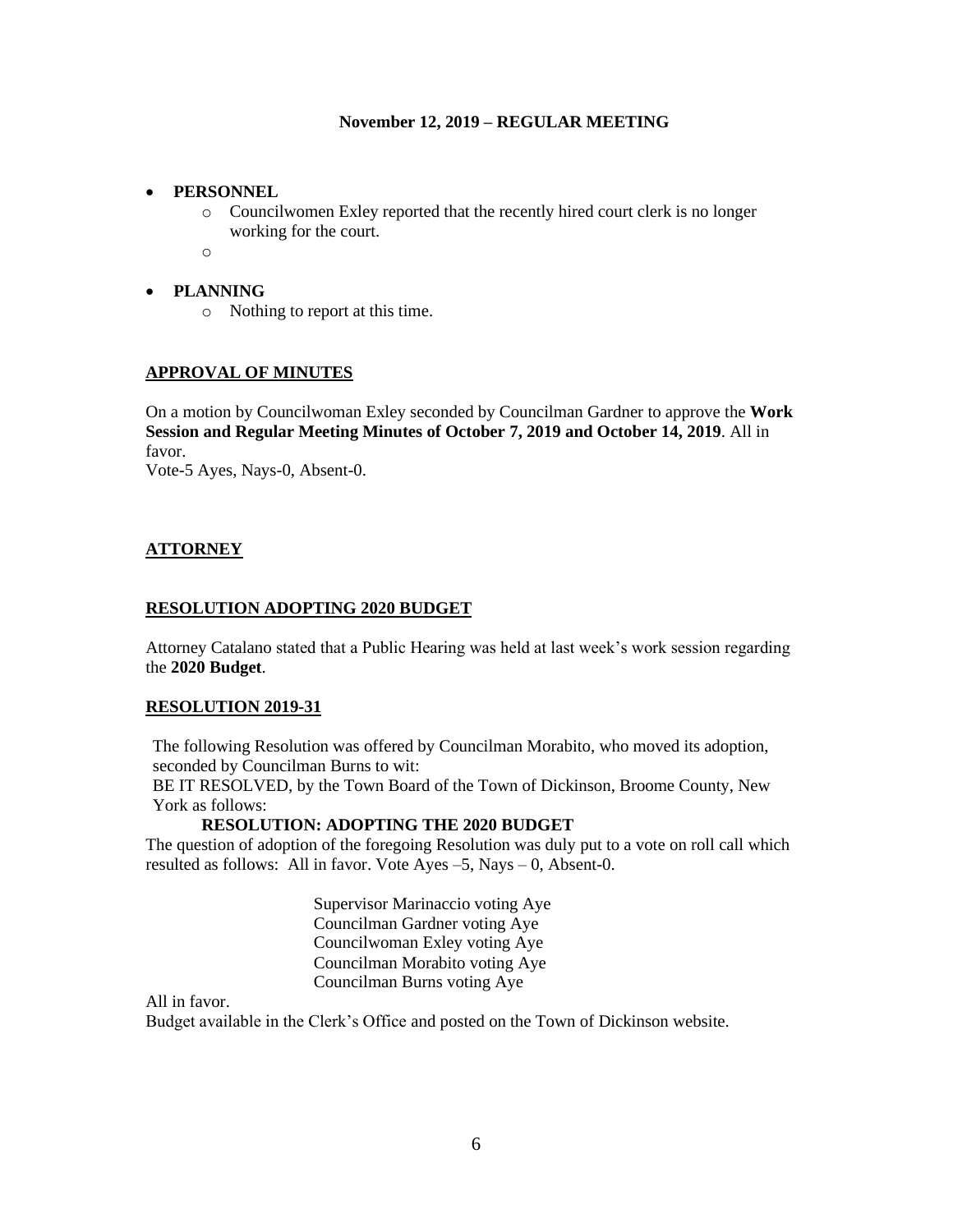#### **VILLAGE OF PORT DICKINSON FIRE PROTECTION DISTRICT #3 CONTRACT**

Attorney Catalano stated that a Public Hearing was held at last week's work session regarding the **Port Dickinson Fire Protection District** contract.

#### **RESOLUTION 2019-32**

The following Resolution was offered by Councilwoman Exley, who moved its adoption, seconded by Councilman Gardner to wit:

BE IT RESOLVED, by the Town Board of the Town of Dickinson, Broome County, New York as follows:

## **RESOLUTION: ACCEPTING THE VILLAGE OF PORT DICKINSON FIRE PROTECTION DISTRICT #3 CONTRACT.**

The question of adoption of the foregoing Resolution was duly put to a vote on roll call which resulted as follows: All in favor. Vote  $Ayes - 5$ , Nays  $- 0$ , Absent-0.

> Supervisor Marinaccio voting Aye Councilman Gardner voting Aye Councilwoman Exley voting Aye Councilman Morabito voting Aye Councilman Burns Aye

**All in favor**

## **REPEAT OFFENDER LOCAL LAW**

Attorney Catalano stated that a Public Hearing was held at last week's work session regarding the repeat offender local law.

#### **RESOLUTION 2019-33**

The following Resolution was offered by Councilman Morabito, who moved its adoption, seconded by Councilwoman Exley to wit:

BE IT RESOLVED, by the Town Board of the Town of Dickinson, Broome County, New York as follows:

## **RESOLUTION: ADOPTING A LOCAL LAW 2019–3 AMENDING CHAPTER 462 ENTITLED 'SOLID WASTE MANAGEMENT' REPEAT OFFENDER.**

The question of adoption of the foregoing Resolution was duly put to a vote on roll call which resulted as follows: All in favor. Vote  $Ayes - 5$ , Nays  $- 0$ , Absent-0.

Supervisor Marinaccio voting Aye Councilman Gardner voting Aye Councilwoman Exley voting Aye Councilman Morabito voting Aye Councilman Burns Aye

All in favor.

Resolution attached. Local Law to be filed with the Department of State.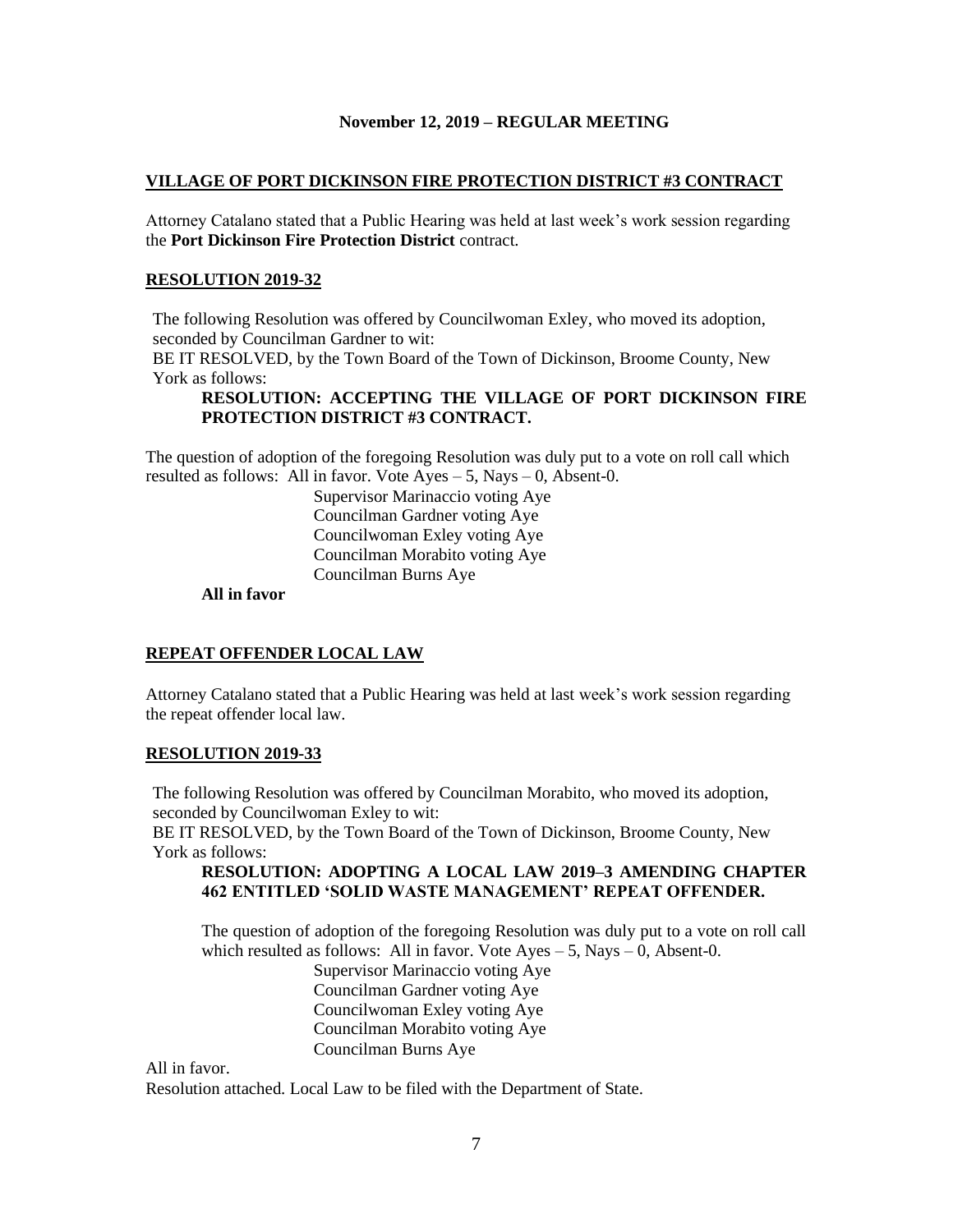#### **RESOLUTION 2019-34**

The following Resolution was offered by Councilman Morabito, who moved its adoption, seconded by Councilwoman Exley to wit:

BE IT RESOLVED, by the Town Board of the Town of Dickinson, Broome County, New York as follows:

#### **RESOLUTION: RESOLUTION: APPOINTING COUGHLIN & GERHART AS ATTORNEYS, OUTSIDE THE RETAINER, FOR PROPERTY NUISANCE ISSUES, EFFECTIVE OCTOBER 1, 2019 AT A RATE OF \$200.00 PER HOUR.**

The question of adoption of the foregoing Resolution was duly put to a vote on roll call which resulted as follows: All in favor. Vote  $Ayes - 5$ , Nays  $- 0$ , Absent-0.

> Supervisor Marinaccio voting Aye Councilman Gardner voting Aye Councilwoman Exley voting Aye Councilman Morabito voting Aye Councilman Burns Aye

All in favor.

## **STATUS NORTH ELY STREET EASEMENT**

Attorney Catalano received a map of the North Ely Street easement area and would like Public Works Commissioner Kie to confirm the area.

## **PUBLIC WORKS – WATER & HIGHWAY DEPARTMENT**

- Public Works Commissioner Kie reported that the Highway Department experimenting with using a new mixture to treat the roads this winter that contains molasses. The benefit of using the mixture is that we will use less salt and it is less corrosive.
- Terry Carroll will meet with Engineer Lake and Public Works Commissioner Kie next week to discuss the next part of the NYSERDA grant – LED bulb replacement, swap incentive and disposal.
- Mr. Lake and Mr. Kie will be attending a training session on code enforcement for battery storage this Thursday evening in Elmira.
- The Highway Department will continue picking up leaves until they are gone or as weather permits.

# **PLANNING & ZONING BOARD**

Nothing to report.

#### **CODE ENFORCEMENT**

Code Enforcement Officer Rafferty reported that 2 trailer loads were removed from a Sowden Street property. There are 23 bags of garbage on the side of the house. There have been law enforcement issues at the residence and the authorities are working together to correct the problems.